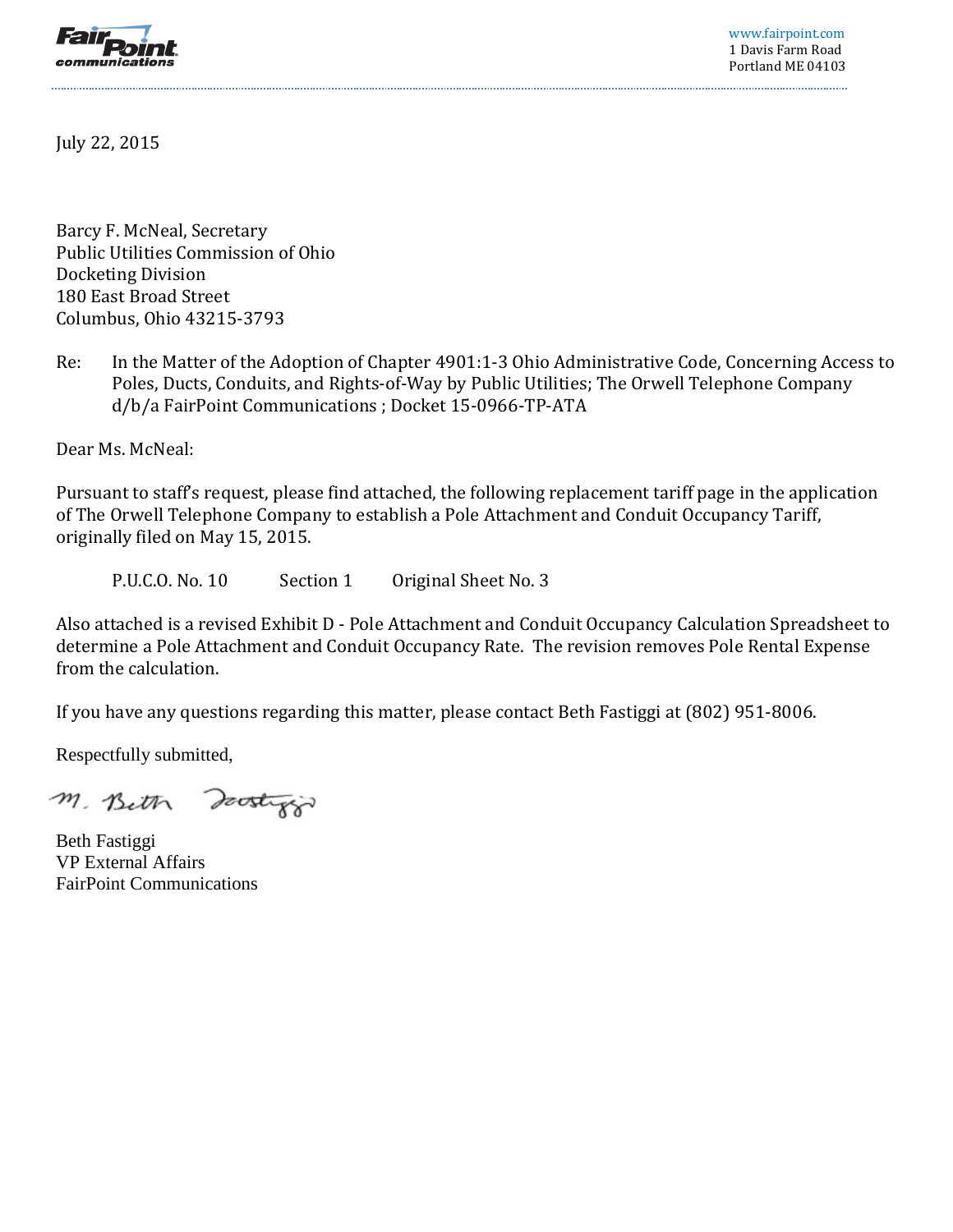#### **POLE ATTACHMENTS AND CONDUIT OCCUPANCY** (Continued)

- E. Assurance of Payment and Insurance (cont'd)
	- 3. License shall maintain the following amounts of insurance, Commercial General Liability Insurance with limits of not less than \$1,000,000 per occurrence and \$2,000,000 annual aggregate. Umbrella or Excess Liability Insurance with limits of not less than \$10,000,000 per occurrence and in the aggregate. Workers Compensation Insurance in statutory amounts and Employers Liability Insurance in the amount \$1,000,000 per accident. Automobile Liability insurance covering any auto with combined single limits of \$1,000,000.
	- 4. All insurance must be effective before the Attaching Entity attaches to any pole or occupies any conduit and shall remain in force until such attachments have been removed from all such poles.
	- 5. The Attaching Entity's property insurance policy shall contain a waiver-of subrogation clause running to the Company. This must be reflected on the certificate of insurance provided by the Attaching Entity. Such policy shall be the primary remedy for all losses covered by the policy.
- F. Rates
	- 1. The rate provided below entitles a customer to attach to the poles and occupy conduit in all of the Company's franchise area. The Attachment Fee applies per pole, per year for each one foot of space occupied by Attaching Party's Attachments. The conduit rate applies to each foot of conduit occupied.
		- \$0.51 for all pole attachments
		- \$0.11 per foot of conduit occupied
	- 2. Field survey or inspection: Actual costs and expenses.
	- 3. Make-ready work: Actual costs and expenses.
	- 4. Labor: Actual costs and expenses.
	- 5. Contractors: Actual costs and expenses.
- G. Payment Terms
	- 1. Attachment and occupancy fees are payable annually in advance. Fees are calculated on the number of attachments and feet of conduit occupied.
	- 2. All fees and charges are due and payable 30 days after presentation of an invoice. Late payments will be assessed a late payment charge of 1.5% per month on all unpaid balances concurring on the date due and payable.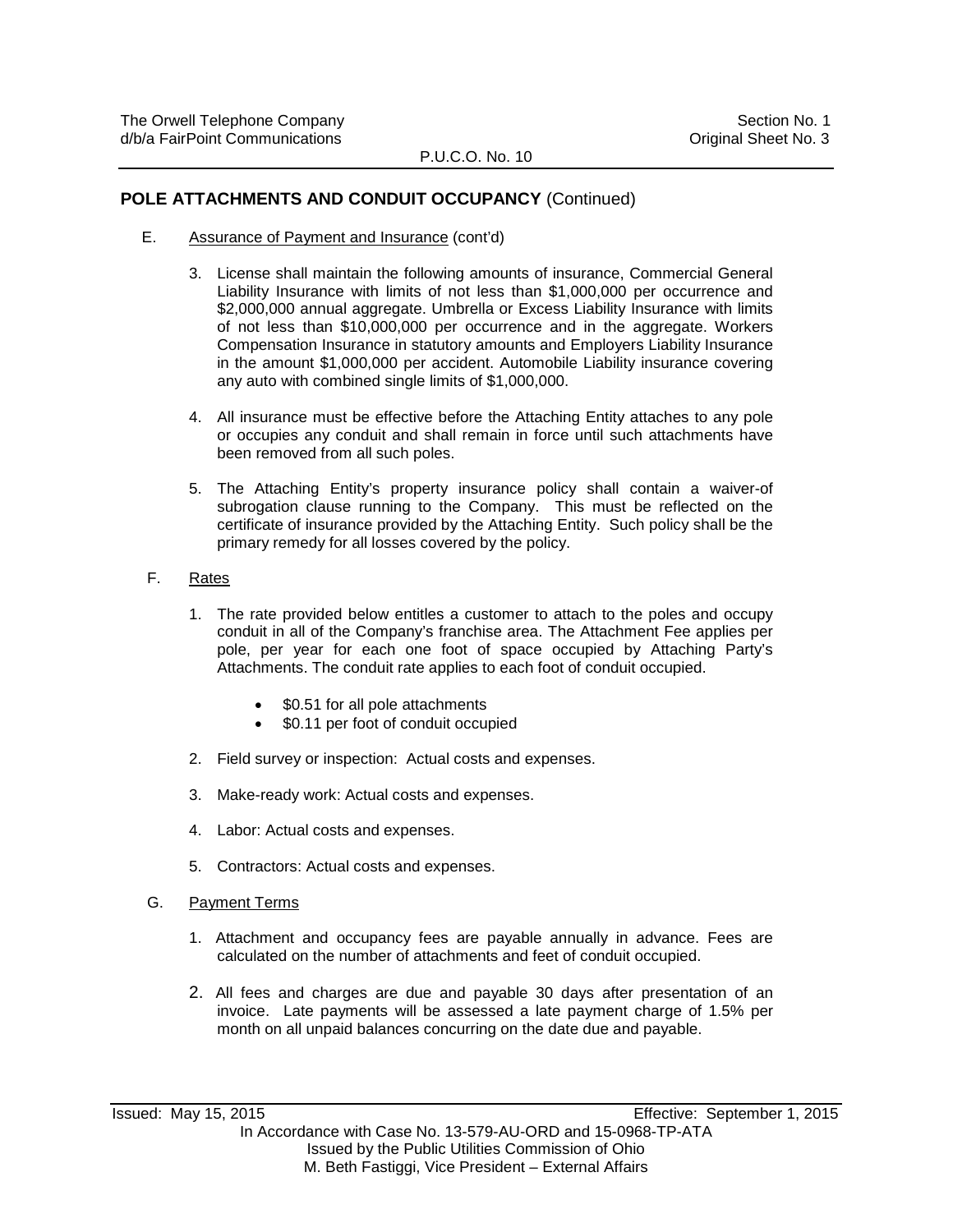# **EXHIBIT D**

(Pole Attachment and Conduit Occupancy Calculations)

Pursuant to the Commission's July 30, 2-14 Finding and Order in Case No.

13-579-AU-ORD, The Orwell Telephone Company submits the attached calculation

spreadsheets to determine applicable Pole Attachment and Conduit Occupancy rates.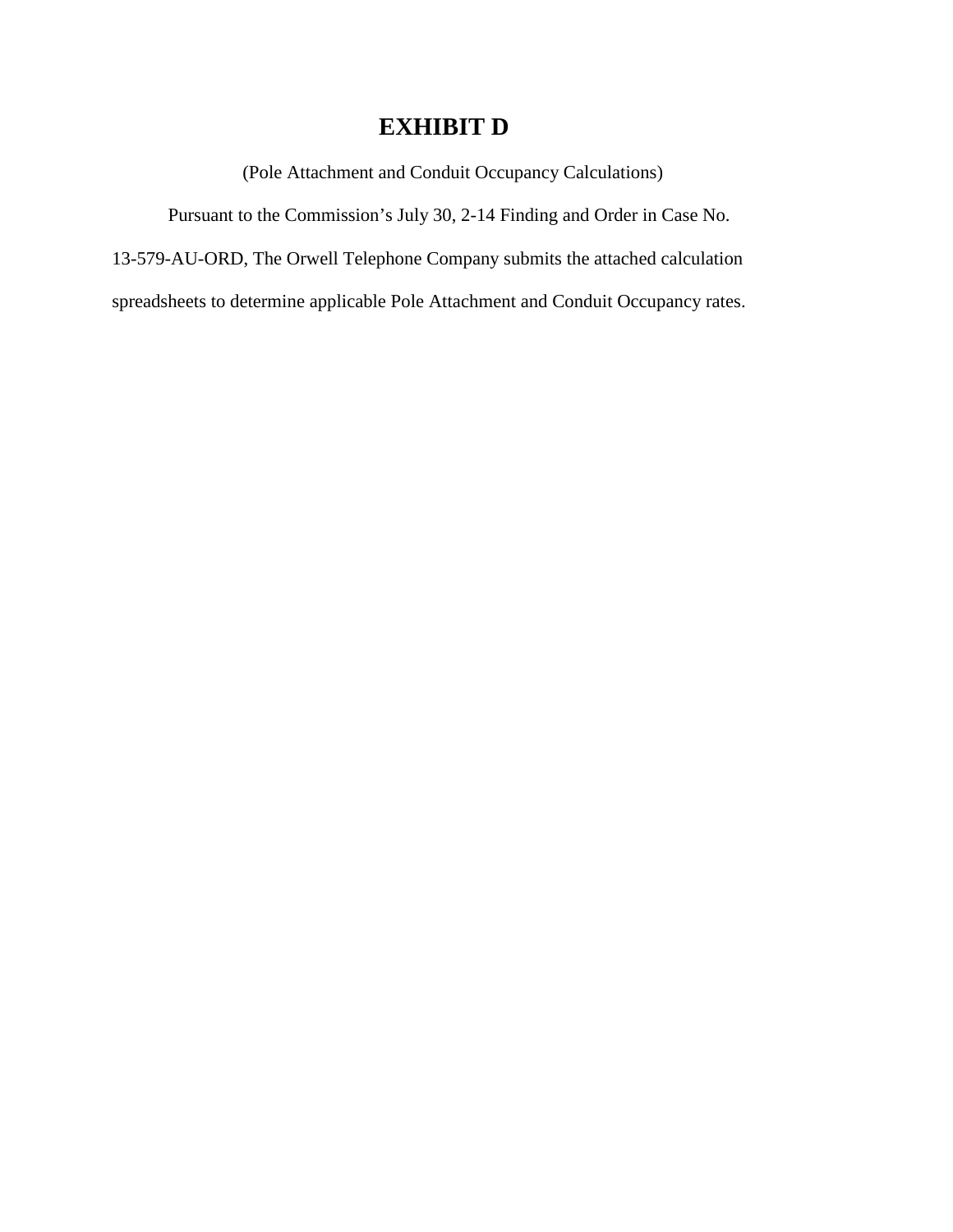| POLE AND CONDUIT RENTAL CALCULATION INFORMATION |
|-------------------------------------------------|
| Financial Information                           |

| 1 Telecommunications Plant-in-Service                                      | \$<br>24,200,985  |
|----------------------------------------------------------------------------|-------------------|
| 2 Gross Investment - Poles                                                 | 230,347           |
| 3 Gross Investment - Conduit                                               | 88,351            |
|                                                                            |                   |
| 4 Accumulated Depreciation - Total Plant-in-Service                        | 22,399,870        |
| 5 Accumulated Depreciation - Poles<br>6 Accumulated Depreciation - Conduit | 224,554<br>36,760 |
|                                                                            |                   |
| 7 Depreciation Rate - Poles                                                | 5.60%             |
| 8 Depreciation Rate - Conduit                                              | 2.20%             |
| 9 Net Current Deferred Operating Income Taxes - Poles                      |                   |
| 10 Net Current Deferred Operating Income Taxes - Conduit                   |                   |
| 11 Net Current Deferred Operating Income Taxes - Total                     |                   |
|                                                                            |                   |
| 12 Net Non-current Deferred Operating Income Taxes - Poles                 |                   |
| 13 Net Non-current Deferred Operating Income Taxes - Conduit               |                   |
| 14 Net Non-current Deferred Operating Income Taxes - Total                 |                   |
| 15 Pole Maintenance Expense                                                |                   |
| 16 Pole Rental Expense                                                     |                   |
| 17 Pole Expense (15) + (16)                                                |                   |
| 18 Conduit Maintenance Expense                                             |                   |
| 19 Conduit Rental Expense                                                  |                   |
| 20 Conduit Expense (18) + (19)                                             |                   |
|                                                                            |                   |
| 21 General & Administrative Expense                                        | 557,498           |
| 22 Operating Taxes                                                         | \$<br>350,808     |
| <b>Operational Data (Actual)</b>                                           |                   |
| 23 Equivalent Number of Poles                                              | 2,279             |
| 24 Conduit System Trench Kilometers                                        | 30.00             |
| 25 Conduit System Duct Kilometers                                          | 44.00             |
| 26 Number of inner-ducts (if no inner-ducts enter 2)                       | $\overline{2}$    |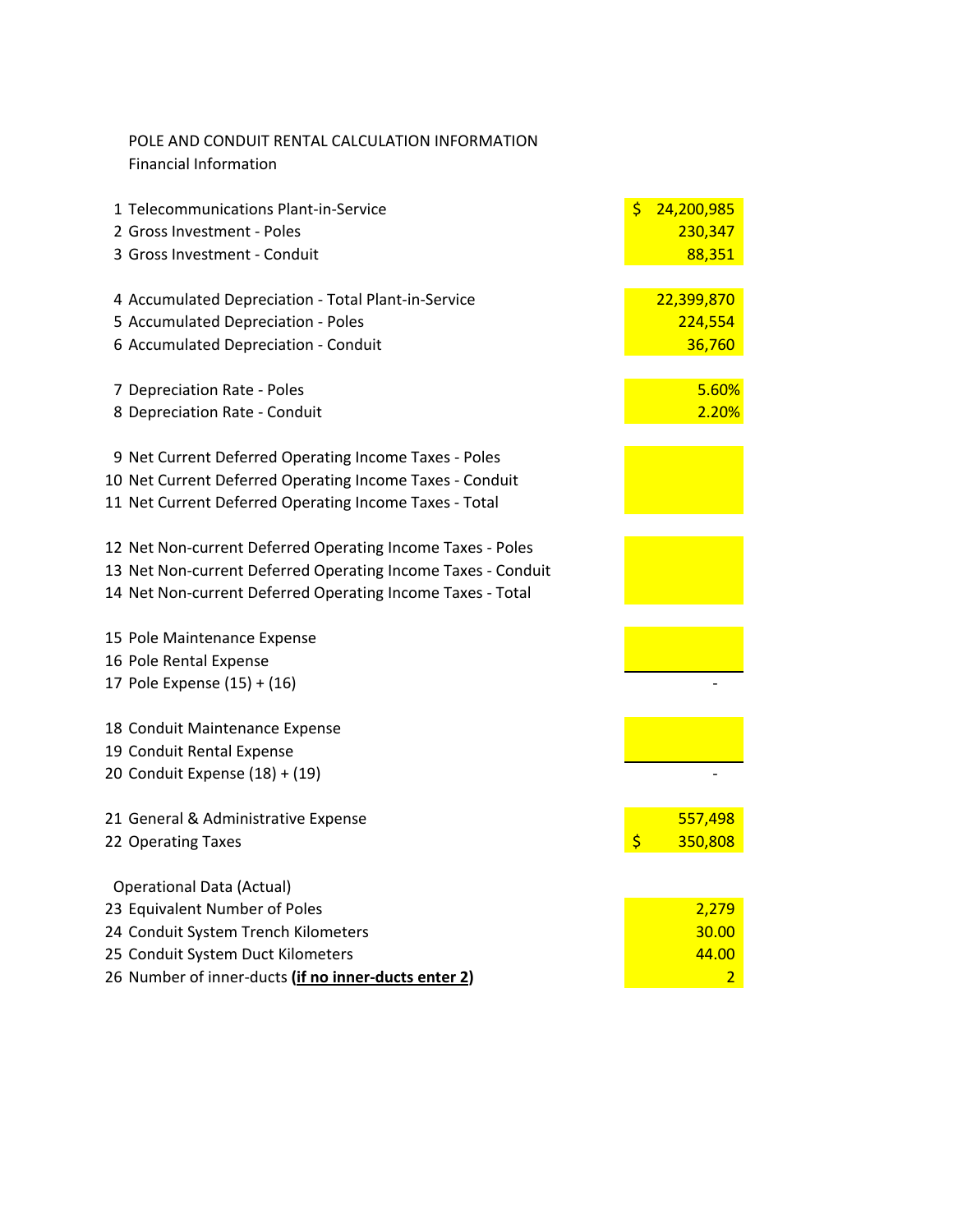#### **Maximum Pole Attachment Charge**

- \$ 2.41 Net Cost of a Bare Pole
	- 7.4074% Space Factor
	- 283.10% Carrying Charge Rate
- \$ 0.51 **Maximum Pole Attachment Charge per annum**

#### **Net cost of a bare pole**

| \$ | 230,347 Gross Investment Poles                               |
|----|--------------------------------------------------------------|
|    | 224,554 (less) Accumulated depreciation Poles                |
|    | (less) Net Current Deferred Operating Income Taxes-Poles     |
|    | (less) Net Non-Current Deferred Operating Income Taxes-Poles |
|    | 5,793 Net Pole Investment                                    |
|    | 0.95 Factor to remove investment in crossbars, etc.          |
| ς  | 5,503 Net investment in bare poles                           |
|    | 2,279 Number of Poles                                        |
|    | 2.41 Net cost of a bare pole                                 |

#### **Space Factor**

- 37.5 average pole height (feet)\*
- 24 unusable space\*
- 13.5 usable space
	- 1 space occupied by attachment (feet)

7.4074% **Space Factor** (space occupied/usable space)

\*Avg pole height and unusable space are rebuttable presumptions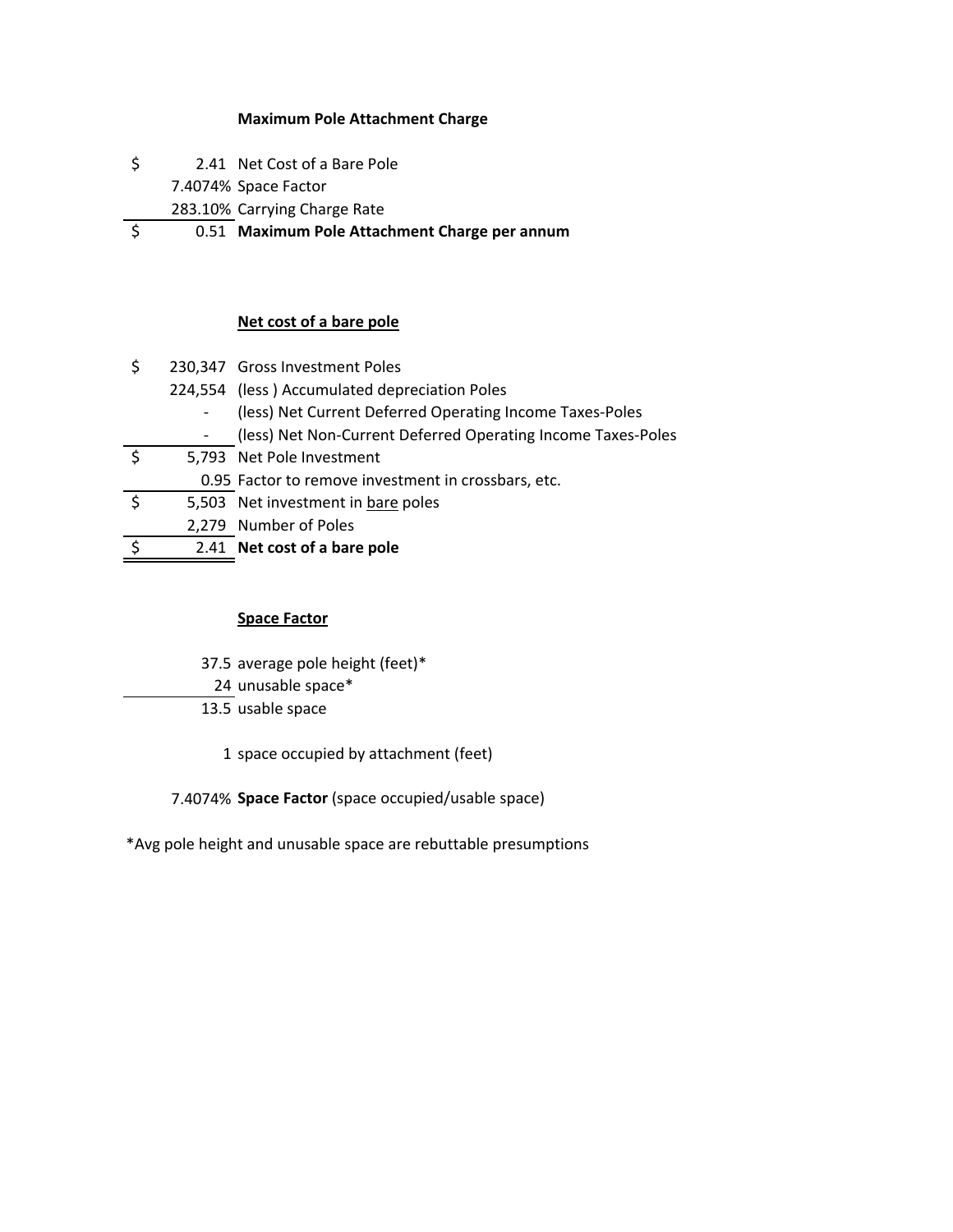|          | <b>Carrying Charge Rate</b>                                 |
|----------|-------------------------------------------------------------|
|          | 0.00% Maintenance Factor                                    |
|          | 30.95% General and Administrative Factor                    |
|          | 222.67% Depreciation Factor                                 |
|          | 19.48% Taxes Factor                                         |
|          | 10.00% Cost of Capital Factor                               |
|          | 283.10% Carrying Charge Rate                                |
|          |                                                             |
|          |                                                             |
|          | <b>Maintenance Factor</b>                                   |
| \$       | Pole Maintenance Expense                                    |
| \$       | 5,793 Net Pole Investment                                   |
|          | 0.00% Maintenance Factor                                    |
|          | General and Administrative Factor                           |
| \$       | 557,498 General and Administrative Expense                  |
|          | 24,200,985 Total Plant in Service                           |
|          | 22,399,870 (less) Accumulated Depreciation-TPIS             |
|          | (less) Net Current Deferred Operating Income Taxes-TPIS     |
|          | (less) Net Non-Current Deferred Operating Income Taxes-TPIS |
| \$       | 1,801,115 Net Total Plant in Service                        |
|          |                                                             |
|          | 30.95% General and Adm. Factor (G&A expense/Net TPIS)       |
|          | <b>Depreciation Factor</b>                                  |
|          | 5.60% Depreciation Rate-Poles                               |
|          | 230,347 Gross Pole Investment                               |
| \$<br>\$ | 5,793 Net Pole Investment                                   |
|          |                                                             |
|          | 39.76 Gross Pole Investment/Net Pole Investment             |
|          | 222.67% Depreciation Factor                                 |
|          | Taxes Factor                                                |
| \$       | 350,808 Operating Taxes                                     |
| \$       | 1,801,115 Net Total Plant in Service                        |
|          |                                                             |
|          | 19.48% Taxes Factor                                         |
|          | <b>Cost of Capital Factor</b>                               |
|          | 10.00% SLEC default Cost of Capital per Entry               |

0.322%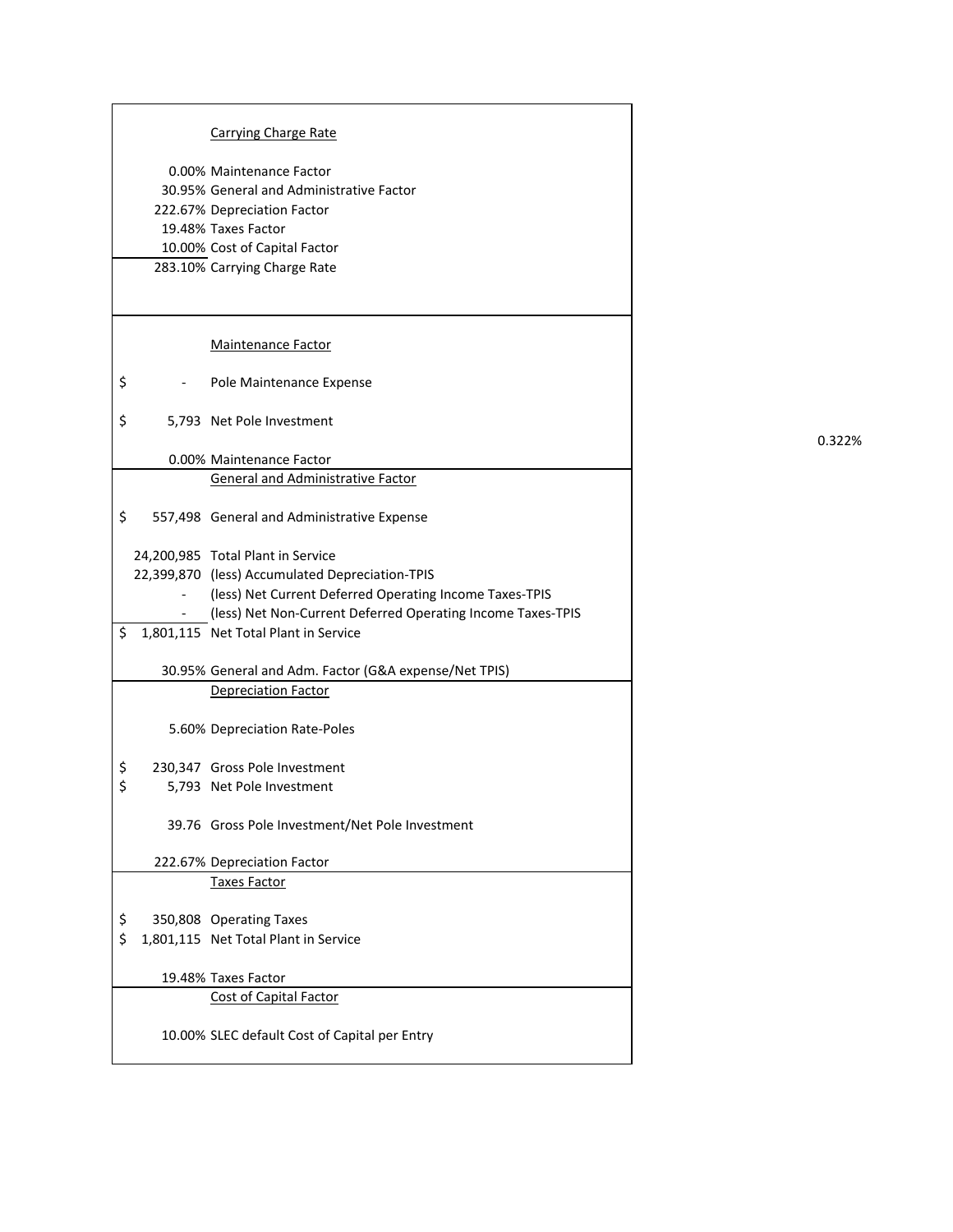- 44,000 System duct Length in meters 2 Number of Inner Ducts
- \$ 51,591 Net conduit Investment
	- 64.20% Carrying Charge‐Conduit
- \$ 0.38 Maximum Rate Per Linear Meter
- \$ 0.11 Maximum Rate Per Linear Foot

#### **Net Conduit Ivestment**

- \$ 88,351 Gross Investment Conduit
	- 36,760 (less ) Accumulated depreciation Conduit
		- ‐ (less) Net Current Deferred Operating Income Taxes‐Conduit
		- ‐ (less) Net Non‐Current Deferred Operating Income Taxes‐Conduit
- \$ 51,591 **Net Conduit Investment**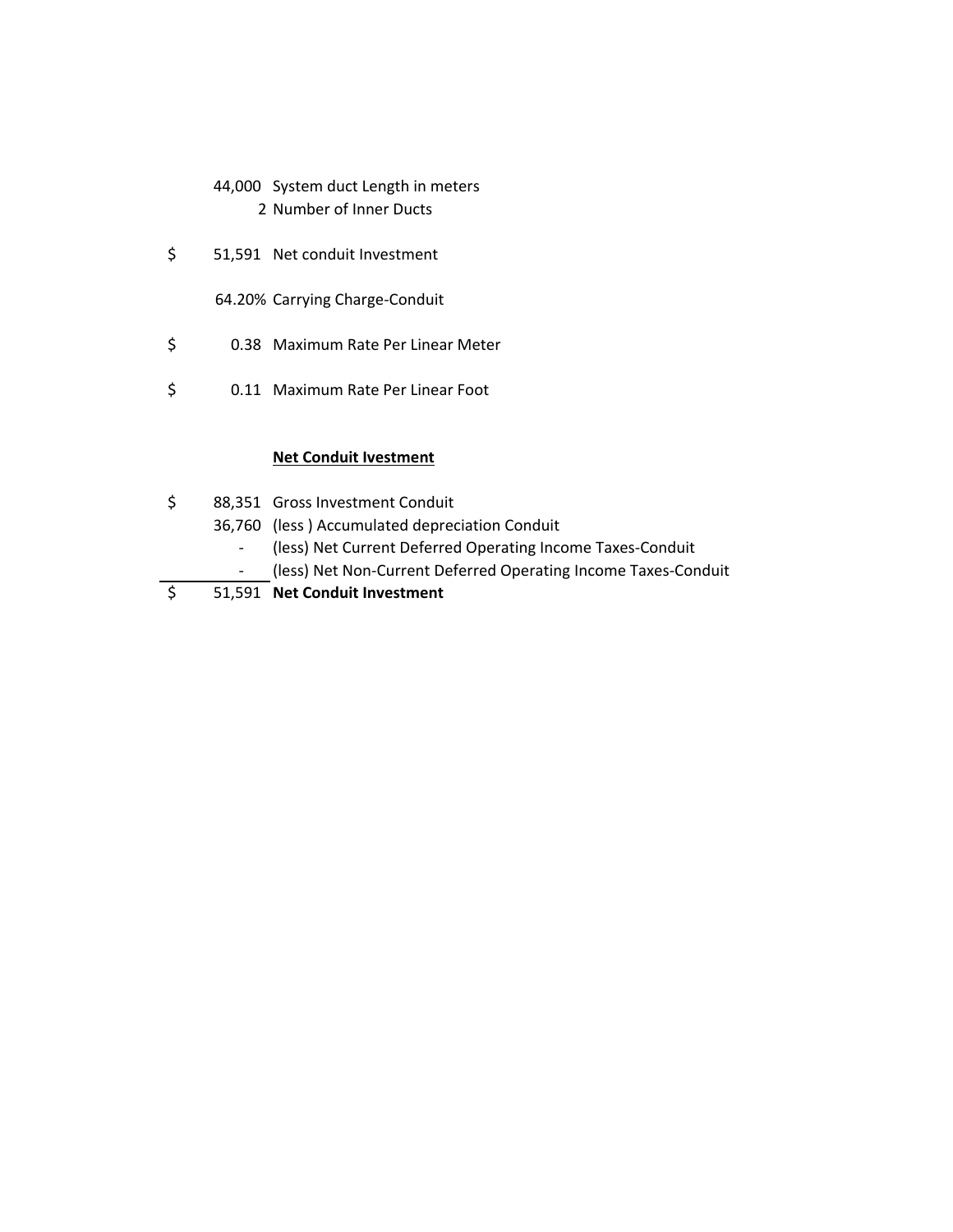### Carrying Charge Rate ‐ Conduit

0.00% Maintenance Factor 30.95% General and Administrative Factor 3.77% Depreciation Factor 19.48% Taxes Factor 10.00% Cost of Capital Factor 64.20% Carrying Charge Rate

#### Maintenance Factor

- \$ ‐ Conduit Maintenance Expense
- \$ 51,591 Net Conduit Investment

0.00% Maintenance Factor

General and Administrative Factor

30.95% General and Adm. Factor (G&A expense/Net TPIS)

#### Depreciation Factor

2.20% Depreciation Rate‐Conduit

- \$ 88,351 Gross Conduit Investment
- \$ 51,591 Net Conduit Investment
	- 1.71 Gross Conduit Investment/Net conduit Investment

3.77% Depreciation Factor

Taxes Factor

19.48% Taxes Factor

Cost of Capital Factor

10.00% SLEC default Cost of Capital per Entry